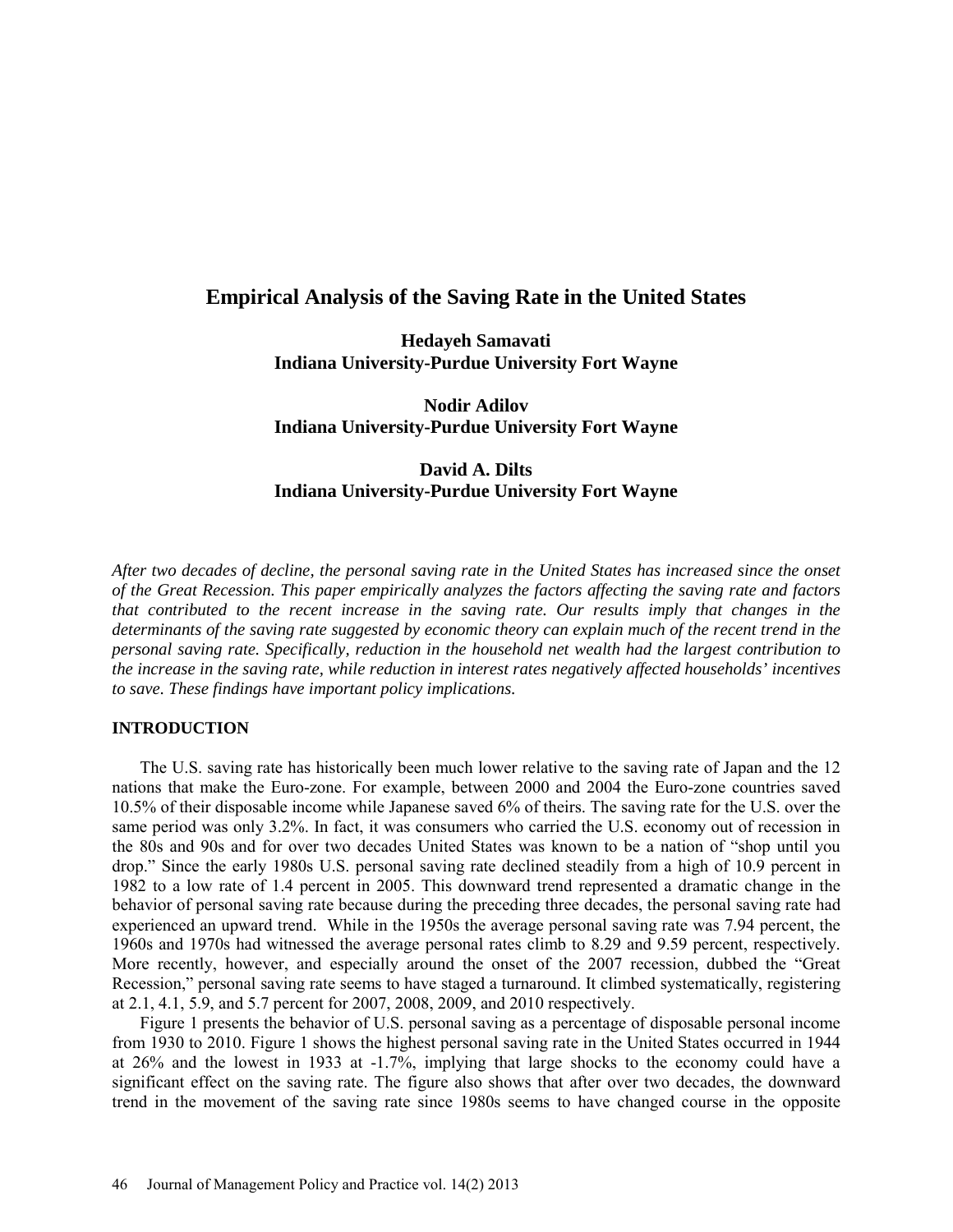direction. Even though it might be too early to declare evidence of a turnaround, the current readings of the data certainly provide indication of an upward trend. However, it is not yet clear whether this upswing in the saving rate represents a short-term phenomenon due to fluctuations in economic activity.



**FIGURE 1 PERSONAL SAVING AS A PERCENTAGE OF PERSONAL DISPOSABLE INCOME**

There are two dimensions of the behavior of personal saving rate worthy of examination: one is the short-run with implications for business cycle, and the other is the long-run behavior with implications for economic growth. First, consumption/saving decisions by households are important because personal consumption expenditures constitute around 70 percent of total expenditures in the United States' economy. Consequently, short-run expansion or contraction of the economy is closely tied to the consumption/saving decisions of households. For example, since the 2007 economic contraction where most people have experienced either a falling or a meager increase in their income, ironically, they have responded by increasing their savings. Therefore, devising a successful short-run stabilization policy can benefit from a better understanding of spend or save decisions of consumers. Second, to the extent that domestic savings finance domestic investment, personal savings play a vital role in the formation of capital and thus the long-run growth path of the economy.

It is the purpose of this paper to examine the U.S. personal saving rate in order to empirically investigate whether the determinants suggested by the economic theory can account for the observed behavior of this variable. The findings can help in formulating a more effective policy response in dealing with business cycle fluctuations in economic activity.

The rest of the paper is organized as follows. Section two presents a brief review of the literature. The empirical model to be tested, as well as the data and their sources, are discussed in section three. In the fourth section we report the empirical results followed by the final section which contains discussions and conclusions.

#### **LITERATURE REVIEW**

As suggested by John Maynard Keynes (Keynes, 1936), current disposable income is the main determinant of households' consumption/saving decisions. Specifically, he argued that consumers save a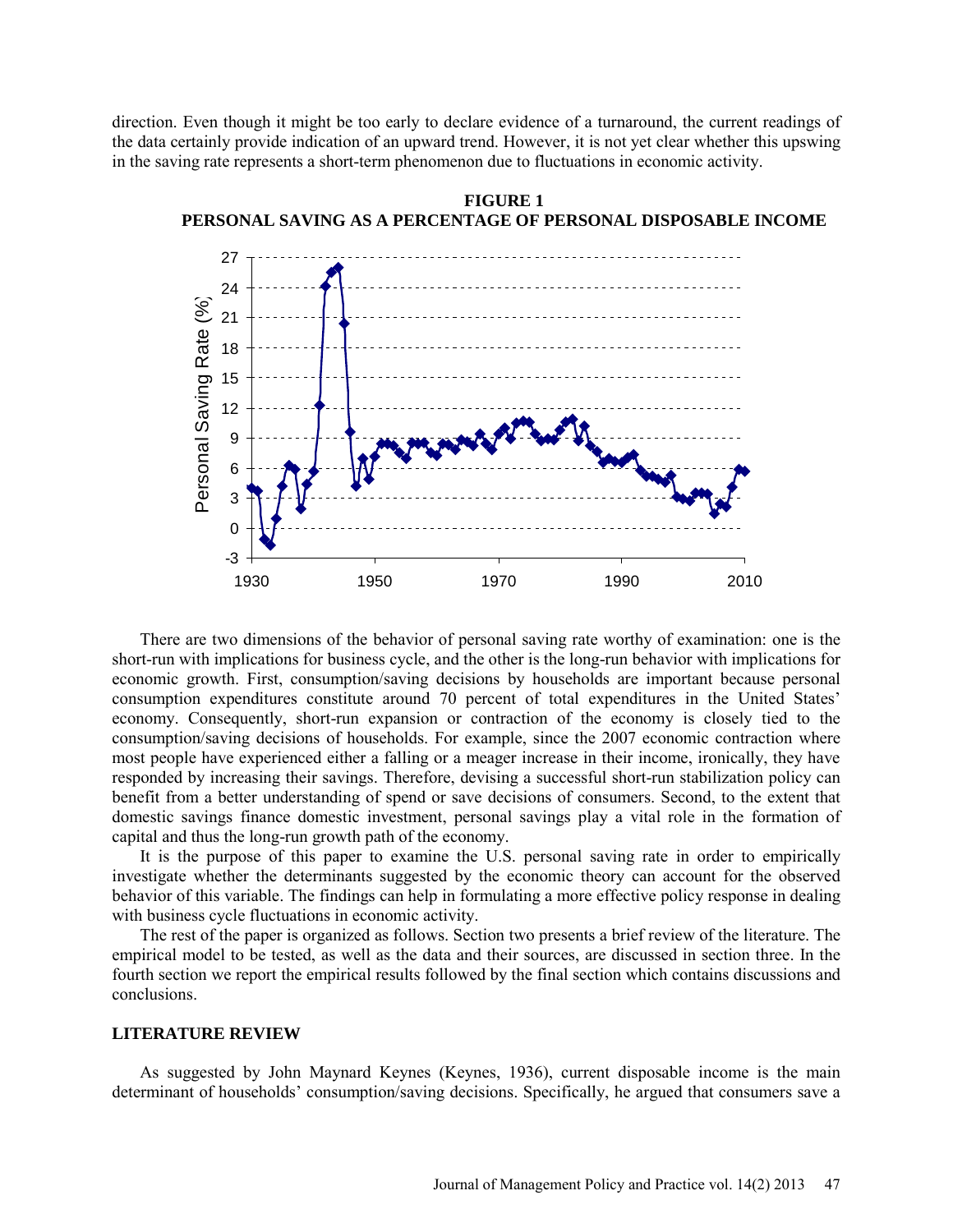proportion of their additional income and thus marginal propensity to save is between zero and one. This approach models household saving as a linear function of current income with a positive slope and a negative intercept. This allows personal saving rate to fall below zero if income is below its break-even rate. Keynes' approach to modeling the saving behavior was widely used in short-term policy making. However, later research provided more detailed analysis of personal saving.

Keynes' model implied that the average propensity to save, and thus the saving rate, would increase as income increases. This created the fear that during the periods of rising income, such as post World War II period, households might over-save causing an eventual stagnation for the economy. Empirical studies of long term saving behavior, however, indicated that saving rate did not change much despite increases in per-capita income (Kuznets, 1946; David and Scadding, 1974). Thus, several new theories were developed to explain this empirical observation. Milton Friedman's Permanent Income Hypothesis and Franco Modigliani's Life Cycle Income Hypothesis are the two theories most commonly used to explain personal saving behavior over the long run.

Milton Friedman hypothesized that current consumption primarily depends on the present discounted value of current and future lifetime income, also known as permanent income (Friedman, 1957). Temporary fluctuations in income (transitory income) do not affect consumption much because consumers save or borrow in order to smooth their consumption. Thus, consumers are more likely to save temporary increases in income, but not permanent increases in income.

According to the Life Cycle Income Hypothesis, income varies systematically (predictably) over the person's lifetime (Modigliani, 1986; Modigliani, 1988; Gourinchas and Parker, 2002). Consumers will use saving and borrowing to transfer income from high-income periods to low-income periods. People base their consumption decisions on their expected future income, wealth and life-expectancy so that consumption can be allocated smoothly over the remaining years of life. Modigliani presented empirical evidence in support of the Life Cycle Income Hypothesis (Modigliani, 1986; Modigliani, 1988).

The rate of interest is another factor that affects the rate of personal saving. Bailey's analytical model explained how changes in the interest rate influence consumers' consumption-saving decisions through substitution and wealth effects (Bailey, 1957). The substitution effect is always positive because a decrease in the interest rate reduces the opportunity cost of current consumption. This encourages more current consumption and less saving. Similarly, an increase in the interest rate increases incentives to save because it raises the opportunity cost of current consumption. The direction of the wealth effect, however, could be negative and might offset the substitution effect. For example, a person targeting a certain future wealth level for retirement might have to save more in order to achieve that target when the interest rate falls. Thus, the net effect of a change in the interest rates on saving is ambiguous.

Among the more recent studies, Maki and Polumbo investigate the effect of household wealth on the personal saving rate in using household level data for 1990s (Maki and Polumbo, 2001). Their findings indicated that high-income and high-education cohorts experienced both largest gains in wealth and largest decreases in saving rates. On the other hand, the results showed that other cohorts experienced modest changes in household wealth and saving rates during the same period. They concluded that the increase in household financial wealth, which was fueled by the increase in the stock market prices, partly explained the decrease in the personal saving rate in the United States in the 1990s.

Marquis focused on the increase in household wealth as a major factor explaining the low saving rates in the United States in 1990s and early 2000s (Marquis, 2002). In addition, the author argued that rising labor productivity affects the saving rate because it affects current and future labor income. The third explanation offered for the decline of saving rate during that period is the increased access to consumer credit, which relaxed consumers' liquidity constraints and increased their current consumption. While Marquis analyzed many factors studied in our paper, he did not conduct an empirical study to explore the effects of various factors on the saving rate. Marquis argued that the low personal saving rate could be a cause for concern if the country may become too reliant on foreign capital for economic growth. However, the author concluded that because the changes in the personal saving rate were mostly dictated by changes in financial wealth and other fundamental determinants of the saving rate, the decline in the U.S. saving rate was a reflection of efficient use of the country's resources.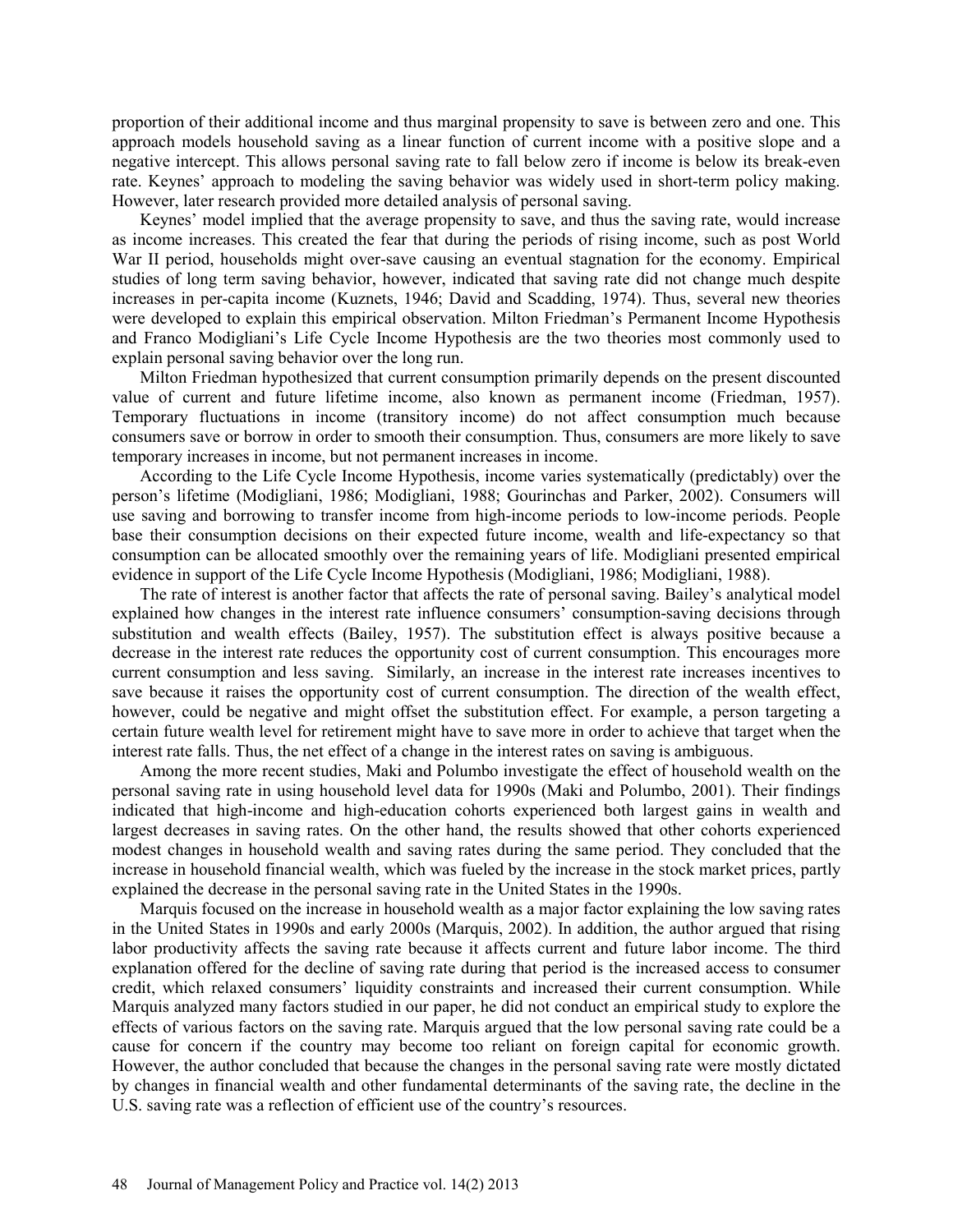To summarize, prior theoretical and empirical research suggest that current income, wealth, future income, and the interest rates are the main determinants of the personal saving rate. Thus, we include these variables in our empirical model to be tested.

#### **METHODOLOGY AND DATA**

As discussed in the previous section, the main factors that affect the personal saving rate are current income, wealth, expected future earnings and the interest rate. While we were able to collect data on current income, wealth and interest rates, expected future earnings are not directly observable. Thus, we use productivity as a proxy for expected future earnings because earlier research have shown that earnings positively correlate with productivity in the long run, but not necessarily in the short run (Walsh, 2004; Marquis, 2002). Our model specification is shown below.

#### **FIGURE 2 PERSONAL SAVING RATE EMPIRICAL MODEL**

 $SAV_t = \beta_0 + \beta_1 \text{INC}_t + \beta_2 \text{NW}_t + \beta_3 \text{ INT}_t + \beta_4 \text{ PROD}_t + t + \varepsilon_t,$ 

where the subscript t indexes periods of time  $(t = 1, 2, ..., T)$ . The personal saving rate (SAV) is the dependent variable. The explanatory variables are the real per capita current income (INC), the net worthincome ratio (NW), the interest rate (INT), the labor productivity (PROD) and the time trend (t). We have included the time trend in our model to capture systematic changes in the saving rate not explained by other independent variables.

Data for the personal saving rate were obtained from the Bureau of Economic Analysis (BEA) web site.<sup>1</sup> Personal saving rate data represent annual personal saving as a percentage of disposable personal income. Real per capita current disposable personal income statistics were constructed from disposable personal income data obtained from the BEA and the population statistics which were obtained from the US Census Bureau.<sup>2</sup> INC variable in our model represent annual percentage change in real per capita disposable personal income. Annual net worth data were obtained from the Flow of Funds Accounts of the United States report prepared by the Federal Reserve.<sup>3</sup> Net worth index was calculated by subtracting liabilities from the assets of households and nonprofit organizations, and then dividing the result by disposable personal income. Thus, the net worth index represent net worth of households and nonprofits as a percentage of disposable income. The interest rate in our model is represented by the bank prime rate data as reported by the Federal Reserve.<sup>4</sup> Labor productivity data were obtained from the Bureau of Labor Statistics (BLS) web site.<sup>5</sup> PROD variable in our model represent annual percent change in labor productivity.

Summary statistics for all the variables are presented in Table 1. Our data set starts at 1956 because it was the earliest year for which the information for all variables was available. Table 1 shows that the average personal saving rate for the period 1956-2010 was 7.09. While the highest saving rate, 10.9 percent, occurred in 1982, the lowest saving rate, 1.4 percent, was observed in 2005. The average increase in per capita personal income was 1.36 percent per year. This variable declined to its lowest value, -4.05 percent, during the 1974 recession and its highest value, 5.50 percent, in 1964. The average net worth was 505.81% of disposable personal income. U.S. households and nonprofit organizations had lowest net worth in 1974 (425.2%) and the highest net worth during the peak of the recent housing bubble in 2006 (646.9%). During 1956-2010 the average value of the prime rate in the U.S. was 7.48 percent. Prime rate hit its lowest value at 3.25 percent in 2009-2010 when the Federal Reserve Bank kept the federal funds rate at record low levels – between zero and 0.25 percent. The highest prime rate, 18.87 percent, occurred in 1982 when the Federal Reserve Bank increased the federal funds rate in order to fight inflation which had been caused by high oil prices. The average change in labor productivity was 2.13 percent per year. The largest decrease in labor productivity, -1.6 percent, was observed in 1974 and the highest increase in labor productivity, 4.6 percent, was observed during the "jobless recovery" of 2002.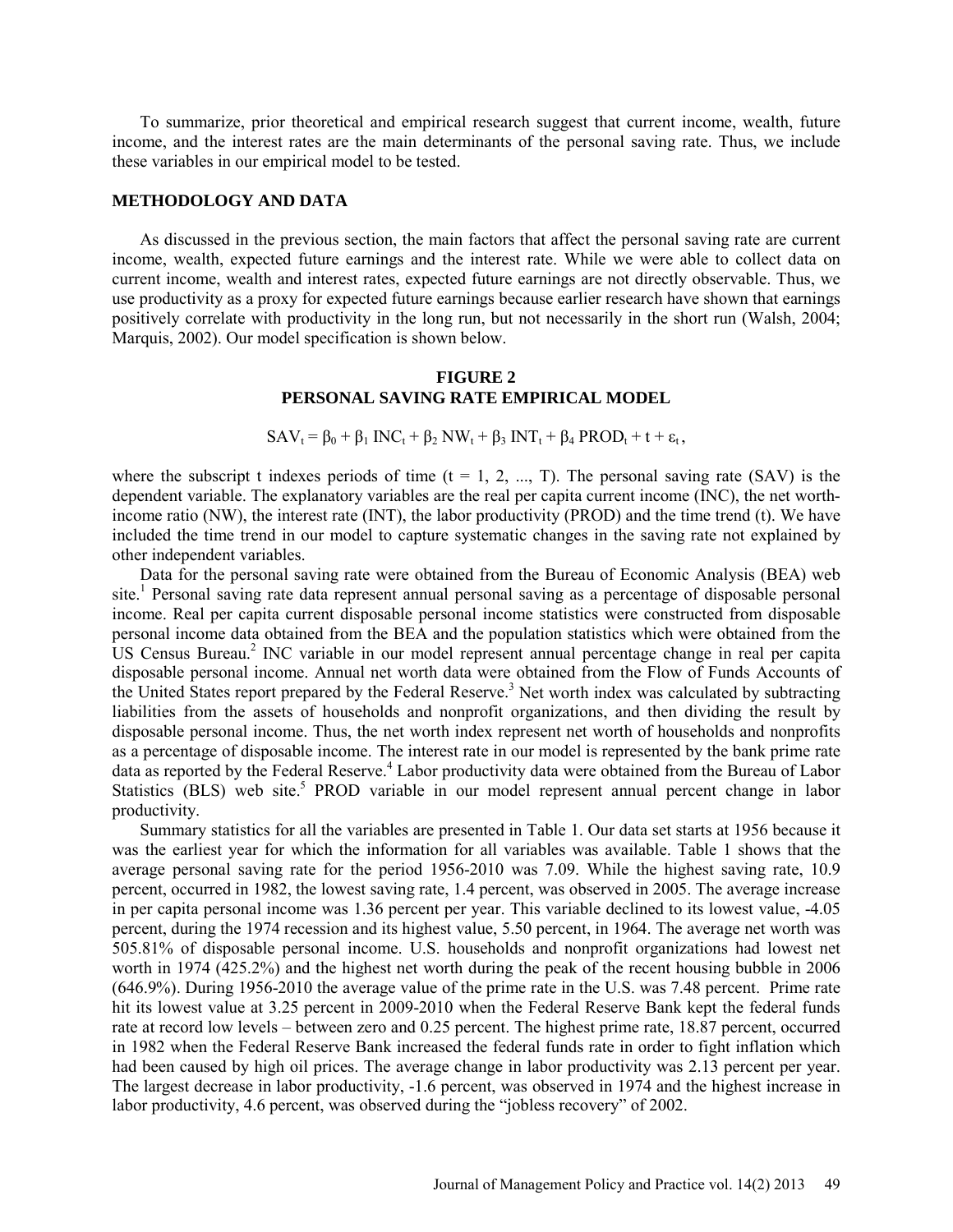|                            | Mean   | Std.Dev. | Min     | Max    |
|----------------------------|--------|----------|---------|--------|
| Personal Saving Rate       | 7.09   | 2.5364   | 1.40    | 10.90  |
| Per Capita Personal Income | 1.36   | 1.8220   | $-4.05$ | 5.50   |
| Net Worth Index            | 505.81 | 50.1827  | 425.20  | 646.90 |
| Prime Rate                 | 7.48   | 3.1819   | 3.25    | 18.87  |
| Labor Productivity         | 2.13   | 1.4942   | $-1.60$ | 4.60   |

#### **TABLE 1 SUMMARY STATISTICS (1956-2010)**

The correlation matrix of the variables is reported in the appendix. The correlation levels between the independent variables are rather low, implying that the estimated model is unlikely to suffer from multicollinearity problem. The highest correlation is between INC and PROD variables (0.621) because change in labor productivity affects not only future income, but it can affect current income as well. Thus, we perform statistical analysis both by including as well as excluding PROD variable from the model. Our empirical results are presented in the next section.

#### **RESULTS**

Regression results are presented in Table 2. We estimated the model described by (1) using the Ordinary Least Squares (OLS) and Prais-Winsten methods. The OLS estimated results are reported in columns (A) and (C), and the Prais-Winsten results in columns (B) and (D). The latter regressions control for autocorrelation of the error terms. First, consider regressions described in columns (A) and (B). Both regressions yield similar results. As expected, NW has negative and statistically significant effect on the saving rate at 1% level. The coefficient of the NW variable is -0.026, implying that a 100 percentage points decrease in net household worth ratio increases the personal saving rate by about 2.6%. Interestingly, net household worth decreased by 113.5% from 615.6% to 502.1% between 2007 and 2010 due to drop in housing prices and the stock market. The regression results reported here suggest that this drop in net worth should push up the saving rate by about 2.9% from 2007 to 2010. The personal saving rate during this time period has increased by 2.6% from 2.1% in 2007 to 5.7% in 2010. Thus, changes in consumer wealth explain the recent uptick in the personal saving rate very well.

INT has positive and significant effect at the one percent level. This implies that the substitution effect of interest rate changes dominates the wealth effect and that higher interest rates encourage saving by increasing the opportunity cost of current consumption. Specifically, a one percent increase (decrease) in the interest rate increases (decreases) the personal saving rate by about 0.2%. INC and PROD variables have statistically insignificant effects on the personal saving rate. This finding suggests that the changes in income do not explain the gyrations in the personal saving rate. The trend variable has a negative and statistically significant effect at the one percent level. The negative coefficient implies that some other factors not related to the four main factors identified by economic theory could be contributing to the changes in the saving rate. The value of the trend coefficient is -0.087. This implies that the personal saving rate in the United States was declining by 1% every 11-12 years after controlling for changes in income, net wealth and the interest rate.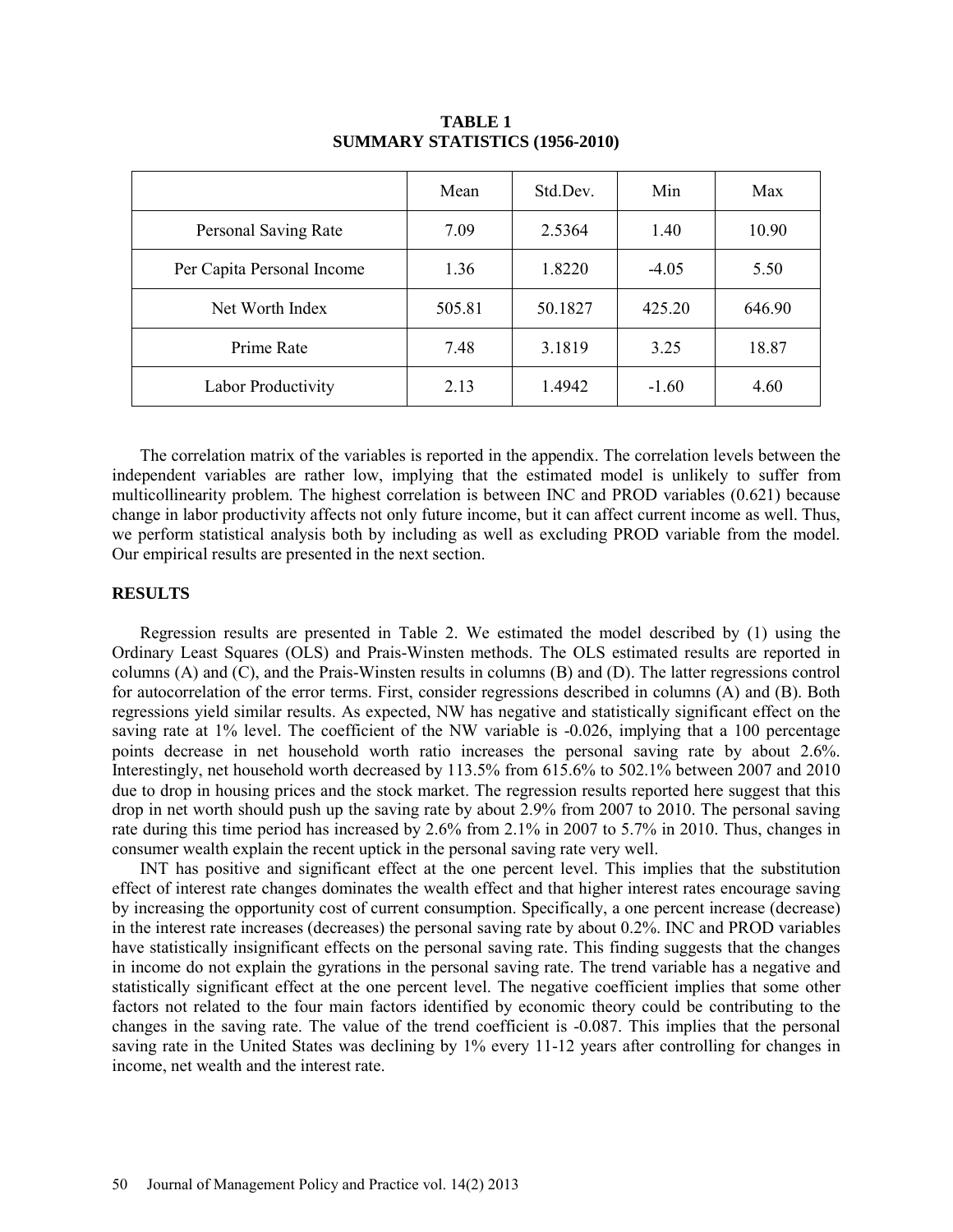#### **TABLE 2 REGRESSION RESULTS**

|               | $\mathbf{A}$ | $\bf{B}$    | $\mathbf C$ | D           |
|---------------|--------------|-------------|-------------|-------------|
| Constant      | 21.012***    | 19.366***   | 21.400***   | 19.295***   |
|               | (14.41)      | (10.95)     | (15.16)     | (11.06)     |
| <b>INC</b>    | 0.072        | 0.128       | $0.120*$    | $0.137**$   |
|               | (0.86)       | (1.64)      | (1.69)      | (2.13)      |
| NW            | $-0.026***$  | $-0.023***$ | $-0.027***$ | $-0.022***$ |
|               | $(-9.52)$    | $(-6.63)$   | $(-9.66)$   | $(-6.59)$   |
| <b>INT</b>    | $0.208***$   | $0.189***$  | $0.192***$  | $0.186***$  |
|               | (4.69)       | (3.41)      | (4.61)      | (3.48)      |
| <b>PROD</b>   | 0.110        | 0.017       |             |             |
|               | (1.05)       | (0.18)      |             |             |
| t             | $-0.087***$  | $-0.088***$ | $-0.086***$ | $-0.088***$ |
|               | $(-10.21)$   | $(-7.14)$   | $(-10.20)$  | $(-7.15)$   |
| N             | 55           | 55          | 55          | 55          |
| Adj R-squared | 0.891        | 0.774       | 0.891       | 0.771       |
| DW d          |              | 1.915       |             | 1.908       |
| $\rho$        |              | 0.415       |             | 0.430       |

t-statistics are in parenthesis

\* significant at 10% level

\*\* significant at 5% level

\*\*\* significant at 1% level

As explained in the previous section, we also estimated the model while omitting PROD variable because labor productivity was the only variable that exhibited a high correlation with current income. These regression results are presented in columns (C) - (D) of Table 2. The values of coefficients and their significance levels for NW, INT and time trend variables are almost identical to the results reported in regressions (A) and (B). Thus, the results are robust to the model specification. In addition, the coefficient of the INC variable is positive and significant at 10% and 5% levels. This result is consistent with theoretical predictions that higher income levels correspond with higher saving rates. The value of the coefficient is around 0.12, implying that a one percent increase in real per capita disposable personal income increases the personal saving rate by about 0.12%. Thus, the size of the coefficient is too small and cannot fully explain recent increases in the saving rate.

#### **CONCLUSION**

Our results confirm that changes in the determinants of the saving rate suggested by economic theory can explain much of the recent trend in the personal saving rates. Specifically, we find that changes in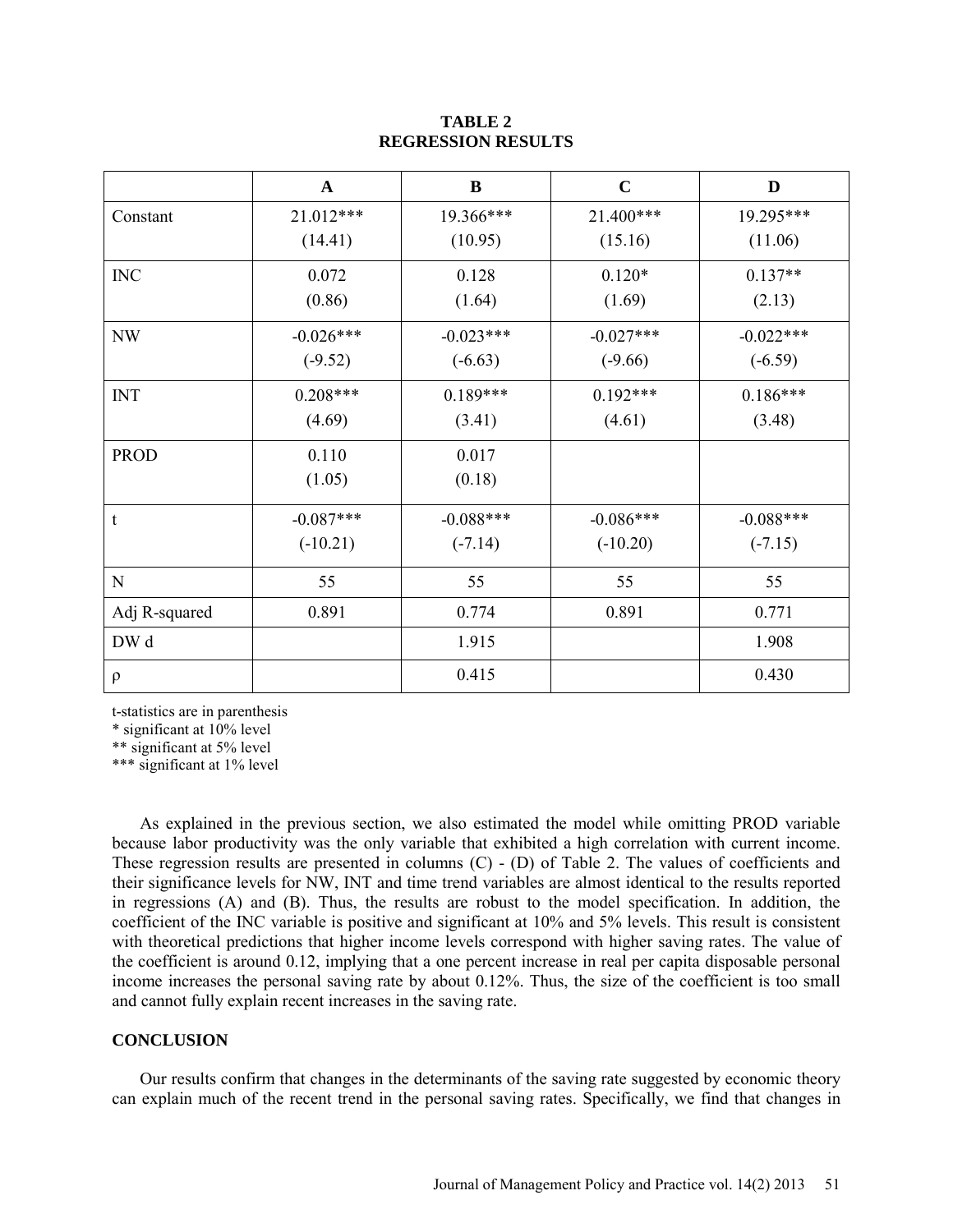household net worth play an important role and negatively affect the saving rate. The interest rate is another factor that has statistically significant effect on the saving rate. We find that there is a positive relationship between the interest rate and the saving rate, which indicates that changes in the interest rate affects the saving rate largely due to the substitution effect, i.e., by affecting the opportunity cost of current consumption. While changes in income can affect the saving rate as well, the statistical results related to changes in income are not as strong as the results on other determinants of the saving rate.

The personal saving rate in the United States has increased in the recent years after two decades of a decline. Reduction in household net wealth explains rather well why the personal saving rate has increased since the onset of the Great Recession. Other factors cannot explain this increase in the saving rate. Specifically, the interest rates have fallen during this time period. This decline should reduce, not increase, the saving rate, however. Also, the regression results indicate that the coefficient of the INC variable is too small to account for recent changes in the saving rate. Thus, findings of the study support the policy actions pursued in the United States in stabilizing the financial markets as well as those in support of the home ownership.

### **ENDNOTES**

- 1. Bureau of Economic Analysis, [www.bea.gov,](http://www.bea.gov/) accessed June 15, 2011.
- 2. US Census Bureau, [www.census.gov,](http://www.census.gov/) accessed June 15, 2011.
- 3. US Federal Reserve, report on Flow of Funds Accounts of the United States, [http://www.federalreserve.gov/RELEASES/z1/Current/data.htm,](http://www.federalreserve.gov/RELEASES/z1/Current/data.htm) accessed June 15, 2011.
- 4. US Federal Reserve, Federal Reserve Statistics Release H.15: Selected Interest Rates, [http://www.federalreserve.gov/releases/h15/data.htm,](http://www.federalreserve.gov/releases/h15/data.htm) accessed June 15, 2011.
- 5. Bureau of Labor Statistics[, www.bls.gov,](http://www.bls.gov/) accessed June 15, 2011.

### **REFERENCES**

Bailey, J. M. (1957). Saving and the Rate of Interest. *The Journal of Political Economy*, 65, (4), 279-305.

Bureau of Economic Analysis, [www.bea.gov,](http://www.bea.gov/) accessed June 15, 2011.

Bureau of Labor Statistics[, www.bls.gov,](http://www.bls.gov/) accessed June 15, 2011.

David, A.P. & Scadding, L.J. (1974). Private Savings: Ultrarationality, Aggregation, and 'Denison's Law.' *The Journal of Political Economy*, 82, (2), 225-249.

Friedman. M. (1957). *A Theory of the Consumption Function*, Princeton University Press, Princeton, NJ.

Gourinchas, P. & Parker, A. J. (2002). Consumption over the life cycle. *Econometrica*, 70, (1), 47-89.

Keynes, M.J. (1936). *The General Theory of Employment, Interest and Money*, Harcourt, Brace & World Publisher.

Kuznets, S. (1946). *National Income: A Summary of Findings*, National Bureau of Economic Research. Arno Press: New York, NY.

Maki, M.D. & Polumbo, G.M. (2001). Disentangling the Wealth Effect: A Cohort Analysis of Household Saving in the 1990s. *Finance and Economics Discussion Series 2001-21, Board of Governors of the Federal Reserve System.* Available at http://www.federalreserve.gov/pubs/feds/ (accessed June 15, 2011).